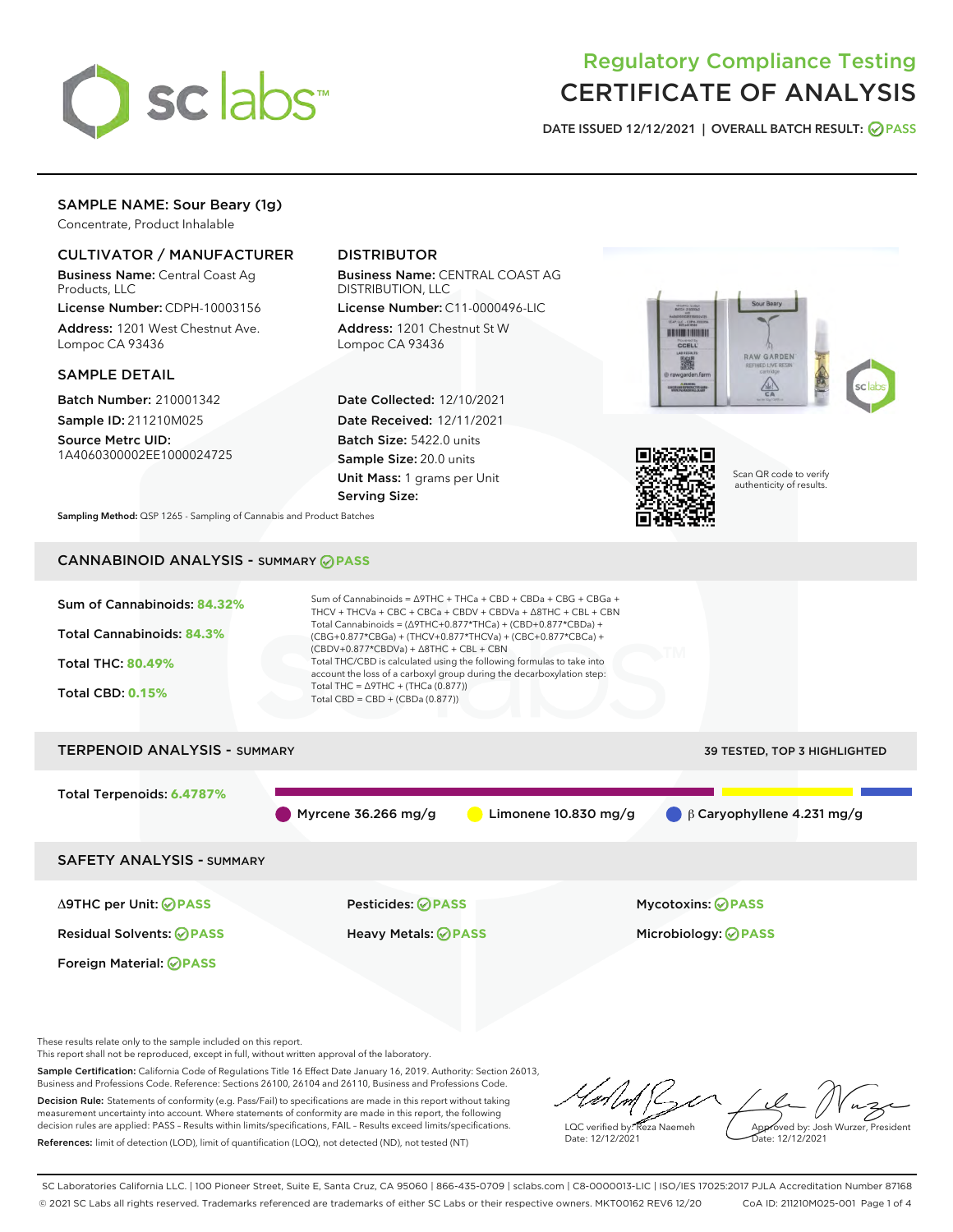



SOUR BEARY (1G) | DATE ISSUED 12/12/2021 | OVERALL BATCH RESULT: @ PASS

### CANNABINOID TEST RESULTS - 12/12/2021 2 PASS

Tested by high-performance liquid chromatography with diode-array detection (HPLC-DAD). **Method:** QSP 1157 - Analysis of Cannabinoids by HPLC-DAD

#### TOTAL CANNABINOIDS: **84.3%**

Total Cannabinoids (Total THC) + (Total CBD) + (Total CBG) + (Total THCV) + (Total CBC) + (Total CBDV) + ∆8THC + CBL + CBN

TOTAL THC: **80.49%** Total THC (∆9THC+0.877\*THCa)

TOTAL CBD: **0.15%**

Total CBD (CBD+0.877\*CBDa)

TOTAL CBG: 3.095% Total CBG (CBG+0.877\*CBGa)

TOTAL THCV: 0.3% Total THCV (THCV+0.877\*THCVa)

TOTAL CBC: ND Total CBC (CBC+0.877\*CBCa)

TOTAL CBDV: ND Total CBDV (CBDV+0.877\*CBDVa)

| <b>COMPOUND</b>            | LOD/LOQ<br>(mg/g) | <b>MEASUREMENT</b><br><b>UNCERTAINTY</b><br>(mg/g) | <b>RESULT</b><br>(mg/g) | <b>RESULT</b><br>(%) |
|----------------------------|-------------------|----------------------------------------------------|-------------------------|----------------------|
| <b>A9THC</b>               | 0.06/0.26         | ±27.689                                            | 804.90                  | 80.490               |
| <b>CBG</b>                 | 0.06/0.19         | ±1.219                                             | 30.95                   | 3.095                |
| <b>THCV</b>                | 0.1/0.2           | ±0.15                                              | 3.0                     | 0.30                 |
| $\triangle$ 8THC           | 0.1/0.4           | ±0.13                                              | 1.6                     | 0.16                 |
| <b>CBD</b>                 | 0.07/0.29         | ±0.069                                             | 1.50                    | 0.150                |
| <b>CBN</b>                 | 0.1/0.3           | ±0.08                                              | 1.3                     | 0.13                 |
| <b>THCa</b>                | 0.05/0.14         | N/A                                                | <b>ND</b>               | <b>ND</b>            |
| <b>THCVa</b>               | 0.07/0.20         | N/A                                                | <b>ND</b>               | <b>ND</b>            |
| <b>CBDa</b>                | 0.02/0.19         | N/A                                                | <b>ND</b>               | <b>ND</b>            |
| <b>CBDV</b>                | 0.04/0.15         | N/A                                                | <b>ND</b>               | <b>ND</b>            |
| <b>CBDVa</b>               | 0.03 / 0.53       | N/A                                                | <b>ND</b>               | <b>ND</b>            |
| <b>CBGa</b>                | 0.1/0.2           | N/A                                                | <b>ND</b>               | <b>ND</b>            |
| <b>CBL</b>                 | 0.06 / 0.24       | N/A                                                | <b>ND</b>               | <b>ND</b>            |
| <b>CBC</b>                 | 0.2 / 0.5         | N/A                                                | <b>ND</b>               | <b>ND</b>            |
| <b>CBCa</b>                | 0.07/0.28         | N/A                                                | <b>ND</b>               | <b>ND</b>            |
| <b>SUM OF CANNABINOIDS</b> |                   |                                                    | 843.2 mg/g              | 84.32%               |

#### **UNIT MASS: 1 grams per Unit**

| ∆9THC per Unit                        | 1120 per-package limit | 804.90 mg/unit | <b>PASS</b> |
|---------------------------------------|------------------------|----------------|-------------|
|                                       |                        |                |             |
| <b>Total THC per Unit</b>             |                        | 804.90 mg/unit |             |
| <b>CBD</b> per Unit                   |                        | $1.50$ mg/unit |             |
| <b>Total CBD per Unit</b>             |                        | $1.50$ mg/unit |             |
| Sum of Cannabinoids<br>per Unit       |                        | 843.2 mg/unit  |             |
| <b>Total Cannabinoids</b><br>per Unit |                        | 843.2 mg/unit  |             |

| <b>COMPOUND</b>         | LOD/LOQ<br>(mg/g) | <b>MEASUREMENT</b><br><b>UNCERTAINTY</b><br>(mg/g) | <b>RESULT</b><br>(mg/g)                         | <b>RESULT</b><br>(%) |
|-------------------------|-------------------|----------------------------------------------------|-------------------------------------------------|----------------------|
| <b>Myrcene</b>          | 0.008 / 0.025     | ±0.4678                                            | 36.266                                          | 3.6266               |
| Limonene                | 0.005 / 0.016     | ±0.1549                                            | 10.830                                          | 1.0830               |
| $\beta$ Caryophyllene   | 0.004 / 0.012     | ±0.1506                                            | 4.231                                           | 0.4231               |
| $\beta$ Pinene          | 0.004 / 0.014     | ±0.0263                                            | 2.290                                           | 0.2290               |
| $\alpha$ Pinene         | 0.005 / 0.017     | ±0.0182                                            | 2.112                                           | 0.2112               |
| Linalool                | 0.009 / 0.032     | ±0.0794                                            | 2.090                                           | 0.2090               |
| Ocimene                 | 0.011 / 0.038     | ±0.0581                                            | 1.809                                           | 0.1809               |
| Terpinolene             | 0.008 / 0.026     | ±0.0223                                            | 1.089                                           | 0.1089               |
| Terpineol               | 0.016 / 0.055     | ±0.0655                                            | 1.066                                           | 0.1066               |
| $\alpha$ Humulene       | 0.009 / 0.029     | ±0.0335                                            | 1.045                                           | 0.1045               |
| Fenchol                 | 0.010 / 0.034     | ±0.0188                                            | 0.487                                           | 0.0487               |
| trans-ß-Farnesene       | 0.008 / 0.025     | ±0.0133                                            | 0.375                                           | 0.0375               |
| Camphene                | 0.005 / 0.015     | ±0.0027                                            | 0.232                                           | 0.0232               |
| Valencene               | 0.009 / 0.030     | ±0.0121                                            | 0.175                                           | 0.0175               |
| <b>Borneol</b>          | 0.005 / 0.016     | ±0.0047                                            | 0.112                                           | 0.0112               |
| Fenchone                | 0.009 / 0.028     | ±0.0027                                            | 0.093                                           | 0.0093               |
| Nerolidol               | 0.009 / 0.028     | ±0.0053                                            | 0.085                                           | 0.0085               |
| Guaiol                  | 0.009 / 0.030     | ±0.0034                                            | 0.072                                           | 0.0072               |
| $\alpha$ Bisabolol      | 0.008 / 0.026     | ±0.0028                                            | 0.053                                           | 0.0053               |
| $\gamma$ Terpinene      | 0.006 / 0.018     | ±0.0008                                            | 0.047                                           | 0.0047               |
| 3 Carene                | 0.005 / 0.018     | ±0.0006                                            | 0.042                                           | 0.0042               |
| $\alpha$ Phellandrene   | 0.006 / 0.020     | ±0.0006                                            | 0.041                                           | 0.0041               |
| $\alpha$ Terpinene      | 0.005 / 0.017     | ±0.0006                                            | 0.041                                           | 0.0041               |
| Eucalyptol              | 0.006 / 0.018     | ±0.0007                                            | 0.029                                           | 0.0029               |
| p-Cymene                | 0.005 / 0.016     | ±0.0006                                            | 0.022                                           | 0.0022               |
| Sabinene                | 0.004 / 0.014     | ±0.0003                                            | 0.021                                           | 0.0021               |
| Citronellol             | 0.003 / 0.010     | ±0.0009                                            | 0.019                                           | 0.0019               |
| Geraniol                | 0.002 / 0.007     | ±0.0006                                            | 0.013                                           | 0.0013               |
| Sabinene Hydrate        | 0.006 / 0.022     | N/A                                                | <loq< th=""><th><loq< th=""></loq<></th></loq<> | <loq< th=""></loq<>  |
| Nerol                   | 0.003 / 0.011     | N/A                                                | <loq< th=""><th><loq< th=""></loq<></th></loq<> | <loq< th=""></loq<>  |
| Caryophyllene<br>Oxide  | 0.010 / 0.033     | N/A                                                | <loq< th=""><th><loq< th=""></loq<></th></loq<> | <loq< th=""></loq<>  |
| (-)-Isopulegol          | 0.005 / 0.016     | N/A                                                | ND                                              | ND                   |
| Camphor                 | 0.006 / 0.019     | N/A                                                | ND                                              | ND                   |
| Isoborneol              | 0.004 / 0.012     | N/A                                                | ND                                              | ND                   |
| Menthol                 | 0.008 / 0.025     | N/A                                                | ND                                              | ND                   |
| R-(+)-Pulegone          | 0.003 / 0.011     | N/A                                                | ND                                              | ND                   |
| <b>Geranyl Acetate</b>  | 0.004 / 0.014     | N/A                                                | ND                                              | ND                   |
| $\alpha$ Cedrene        | 0.005 / 0.016     | N/A                                                | ND                                              | ND                   |
| Cedrol                  | 0.008 / 0.027     | N/A                                                | ND                                              | ND                   |
| <b>TOTAL TERPENOIDS</b> |                   |                                                    | 64.787 mg/g                                     | 6.4787%              |

SC Laboratories California LLC. | 100 Pioneer Street, Suite E, Santa Cruz, CA 95060 | 866-435-0709 | sclabs.com | C8-0000013-LIC | ISO/IES 17025:2017 PJLA Accreditation Number 87168 © 2021 SC Labs all rights reserved. Trademarks referenced are trademarks of either SC Labs or their respective owners. MKT00162 REV6 12/20 CoA ID: 211210M025-001 Page 2 of 4

# TERPENOID TEST RESULTS - 12/12/2021

Terpene analysis utilizing gas chromatography-flame ionization detection (GC-FID). **Method:** QSP 1192 - Analysis of Terpenoids by GC-FID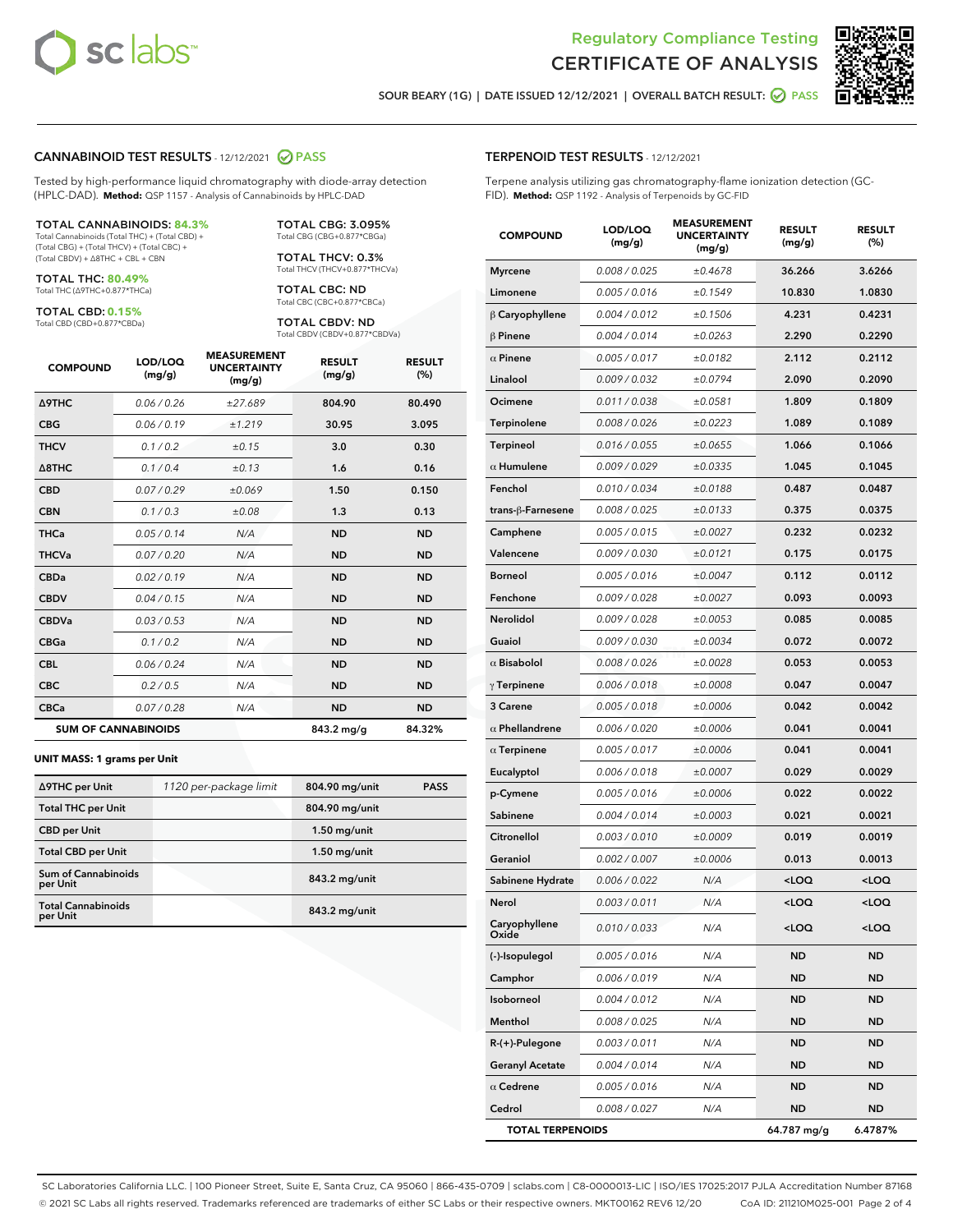



SOUR BEARY (1G) | DATE ISSUED 12/12/2021 | OVERALL BATCH RESULT: 2 PASS

# CATEGORY 1 PESTICIDE TEST RESULTS - 12/12/2021 2 PASS

Pesticide and plant growth regulator analysis utilizing high-performance liquid chromatography-mass spectrometry (HPLC-MS) or gas chromatography-mass spectrometry (GC-MS). \*GC-MS utilized where indicated. **Method:** QSP 1212 - Analysis of Pesticides and Mycotoxins by LC-MS or QSP 1213 - Analysis of Pesticides by GC-MS

| 0.03 / 0.08<br><b>ND</b><br><b>PASS</b><br>Aldicarb<br>$\ge$ LOD<br>N/A<br>Carbofuran<br>0.02 / 0.05<br>N/A<br>$\geq$ LOD<br><b>ND</b><br><b>PASS</b><br>Chlordane*<br>0.03 / 0.08<br>$\ge$ LOD<br>N/A<br><b>ND</b><br><b>PASS</b><br>Chlorfenapyr*<br>0.03/0.10<br>$\ge$ LOD<br>N/A<br><b>ND</b><br><b>PASS</b><br>0.02 / 0.06<br>N/A<br><b>ND</b><br><b>PASS</b><br>Chlorpyrifos<br>$\geq$ LOD<br>N/A<br>Coumaphos<br>0.02 / 0.07<br><b>ND</b><br><b>PASS</b><br>$\ge$ LOD<br>Daminozide<br>0.02 / 0.07<br>N/A<br><b>ND</b><br><b>PASS</b><br>$\ge$ LOD<br><b>DDVP</b><br>0.03/0.09<br>$>$ LOD<br>N/A<br><b>ND</b><br><b>PASS</b><br>(Dichlorvos)<br>Dimethoate<br>0.03/0.08<br>$\ge$ LOD<br>N/A<br><b>PASS</b><br><b>ND</b><br>0.03 / 0.10<br>N/A<br><b>ND</b><br><b>PASS</b><br>Ethoprop(hos)<br>$>$ LOD<br>0.02 / 0.06<br>N/A<br><b>ND</b><br><b>PASS</b><br>$\ge$ LOD<br>Etofenprox<br>Fenoxycarb<br>0.03/0.08<br>$\ge$ LOD<br>N/A<br><b>ND</b><br><b>PASS</b><br>0.03/0.08<br>$\ge$ LOD<br>N/A<br><b>ND</b><br><b>PASS</b><br>Fipronil<br>Imazalil<br>0.02 / 0.06<br>$>$ LOD<br>N/A<br><b>ND</b><br><b>PASS</b><br><b>Methiocarb</b><br>0.02 / 0.07<br>$\ge$ LOD<br>N/A<br><b>ND</b><br><b>PASS</b><br>Methyl<br>0.03/0.10<br>N/A<br><b>ND</b><br>$\ge$ LOD<br><b>PASS</b><br>parathion<br>0.03/0.09<br><b>Mevinphos</b><br>$\ge$ LOD<br>N/A<br><b>ND</b><br><b>PASS</b><br>Paclobutrazol<br>0.02 / 0.05<br>N/A<br>$>$ LOD<br><b>ND</b><br><b>PASS</b><br>0.03/0.09<br>N/A<br>$\ge$ LOD<br><b>ND</b><br><b>PASS</b><br>Propoxur<br>0.03 / 0.08<br><b>ND</b><br><b>PASS</b><br>Spiroxamine<br>$\ge$ LOD<br>N/A<br>Thiacloprid<br>0.03/0.10<br>N/A<br><b>ND</b><br><b>PASS</b><br>$\ge$ LOD | <b>COMPOUND</b> | LOD/LOQ<br>$(\mu g/g)$ | <b>ACTION</b><br><b>LIMIT</b><br>$(\mu g/g)$ | <b>MEASUREMENT</b><br><b>UNCERTAINTY</b><br>$(\mu g/g)$ | <b>RESULT</b><br>$(\mu g/g)$ | <b>RESULT</b> |
|--------------------------------------------------------------------------------------------------------------------------------------------------------------------------------------------------------------------------------------------------------------------------------------------------------------------------------------------------------------------------------------------------------------------------------------------------------------------------------------------------------------------------------------------------------------------------------------------------------------------------------------------------------------------------------------------------------------------------------------------------------------------------------------------------------------------------------------------------------------------------------------------------------------------------------------------------------------------------------------------------------------------------------------------------------------------------------------------------------------------------------------------------------------------------------------------------------------------------------------------------------------------------------------------------------------------------------------------------------------------------------------------------------------------------------------------------------------------------------------------------------------------------------------------------------------------------------------------------------------------------------------------------------------------------------------------------|-----------------|------------------------|----------------------------------------------|---------------------------------------------------------|------------------------------|---------------|
|                                                                                                                                                                                                                                                                                                                                                                                                                                                                                                                                                                                                                                                                                                                                                                                                                                                                                                                                                                                                                                                                                                                                                                                                                                                                                                                                                                                                                                                                                                                                                                                                                                                                                                  |                 |                        |                                              |                                                         |                              |               |
|                                                                                                                                                                                                                                                                                                                                                                                                                                                                                                                                                                                                                                                                                                                                                                                                                                                                                                                                                                                                                                                                                                                                                                                                                                                                                                                                                                                                                                                                                                                                                                                                                                                                                                  |                 |                        |                                              |                                                         |                              |               |
|                                                                                                                                                                                                                                                                                                                                                                                                                                                                                                                                                                                                                                                                                                                                                                                                                                                                                                                                                                                                                                                                                                                                                                                                                                                                                                                                                                                                                                                                                                                                                                                                                                                                                                  |                 |                        |                                              |                                                         |                              |               |
|                                                                                                                                                                                                                                                                                                                                                                                                                                                                                                                                                                                                                                                                                                                                                                                                                                                                                                                                                                                                                                                                                                                                                                                                                                                                                                                                                                                                                                                                                                                                                                                                                                                                                                  |                 |                        |                                              |                                                         |                              |               |
|                                                                                                                                                                                                                                                                                                                                                                                                                                                                                                                                                                                                                                                                                                                                                                                                                                                                                                                                                                                                                                                                                                                                                                                                                                                                                                                                                                                                                                                                                                                                                                                                                                                                                                  |                 |                        |                                              |                                                         |                              |               |
|                                                                                                                                                                                                                                                                                                                                                                                                                                                                                                                                                                                                                                                                                                                                                                                                                                                                                                                                                                                                                                                                                                                                                                                                                                                                                                                                                                                                                                                                                                                                                                                                                                                                                                  |                 |                        |                                              |                                                         |                              |               |
|                                                                                                                                                                                                                                                                                                                                                                                                                                                                                                                                                                                                                                                                                                                                                                                                                                                                                                                                                                                                                                                                                                                                                                                                                                                                                                                                                                                                                                                                                                                                                                                                                                                                                                  |                 |                        |                                              |                                                         |                              |               |
|                                                                                                                                                                                                                                                                                                                                                                                                                                                                                                                                                                                                                                                                                                                                                                                                                                                                                                                                                                                                                                                                                                                                                                                                                                                                                                                                                                                                                                                                                                                                                                                                                                                                                                  |                 |                        |                                              |                                                         |                              |               |
|                                                                                                                                                                                                                                                                                                                                                                                                                                                                                                                                                                                                                                                                                                                                                                                                                                                                                                                                                                                                                                                                                                                                                                                                                                                                                                                                                                                                                                                                                                                                                                                                                                                                                                  |                 |                        |                                              |                                                         |                              |               |
|                                                                                                                                                                                                                                                                                                                                                                                                                                                                                                                                                                                                                                                                                                                                                                                                                                                                                                                                                                                                                                                                                                                                                                                                                                                                                                                                                                                                                                                                                                                                                                                                                                                                                                  |                 |                        |                                              |                                                         |                              |               |
|                                                                                                                                                                                                                                                                                                                                                                                                                                                                                                                                                                                                                                                                                                                                                                                                                                                                                                                                                                                                                                                                                                                                                                                                                                                                                                                                                                                                                                                                                                                                                                                                                                                                                                  |                 |                        |                                              |                                                         |                              |               |
|                                                                                                                                                                                                                                                                                                                                                                                                                                                                                                                                                                                                                                                                                                                                                                                                                                                                                                                                                                                                                                                                                                                                                                                                                                                                                                                                                                                                                                                                                                                                                                                                                                                                                                  |                 |                        |                                              |                                                         |                              |               |
|                                                                                                                                                                                                                                                                                                                                                                                                                                                                                                                                                                                                                                                                                                                                                                                                                                                                                                                                                                                                                                                                                                                                                                                                                                                                                                                                                                                                                                                                                                                                                                                                                                                                                                  |                 |                        |                                              |                                                         |                              |               |
|                                                                                                                                                                                                                                                                                                                                                                                                                                                                                                                                                                                                                                                                                                                                                                                                                                                                                                                                                                                                                                                                                                                                                                                                                                                                                                                                                                                                                                                                                                                                                                                                                                                                                                  |                 |                        |                                              |                                                         |                              |               |
|                                                                                                                                                                                                                                                                                                                                                                                                                                                                                                                                                                                                                                                                                                                                                                                                                                                                                                                                                                                                                                                                                                                                                                                                                                                                                                                                                                                                                                                                                                                                                                                                                                                                                                  |                 |                        |                                              |                                                         |                              |               |
|                                                                                                                                                                                                                                                                                                                                                                                                                                                                                                                                                                                                                                                                                                                                                                                                                                                                                                                                                                                                                                                                                                                                                                                                                                                                                                                                                                                                                                                                                                                                                                                                                                                                                                  |                 |                        |                                              |                                                         |                              |               |
|                                                                                                                                                                                                                                                                                                                                                                                                                                                                                                                                                                                                                                                                                                                                                                                                                                                                                                                                                                                                                                                                                                                                                                                                                                                                                                                                                                                                                                                                                                                                                                                                                                                                                                  |                 |                        |                                              |                                                         |                              |               |
|                                                                                                                                                                                                                                                                                                                                                                                                                                                                                                                                                                                                                                                                                                                                                                                                                                                                                                                                                                                                                                                                                                                                                                                                                                                                                                                                                                                                                                                                                                                                                                                                                                                                                                  |                 |                        |                                              |                                                         |                              |               |
|                                                                                                                                                                                                                                                                                                                                                                                                                                                                                                                                                                                                                                                                                                                                                                                                                                                                                                                                                                                                                                                                                                                                                                                                                                                                                                                                                                                                                                                                                                                                                                                                                                                                                                  |                 |                        |                                              |                                                         |                              |               |
|                                                                                                                                                                                                                                                                                                                                                                                                                                                                                                                                                                                                                                                                                                                                                                                                                                                                                                                                                                                                                                                                                                                                                                                                                                                                                                                                                                                                                                                                                                                                                                                                                                                                                                  |                 |                        |                                              |                                                         |                              |               |
|                                                                                                                                                                                                                                                                                                                                                                                                                                                                                                                                                                                                                                                                                                                                                                                                                                                                                                                                                                                                                                                                                                                                                                                                                                                                                                                                                                                                                                                                                                                                                                                                                                                                                                  |                 |                        |                                              |                                                         |                              |               |

#### CATEGORY 2 PESTICIDE TEST RESULTS - 12/12/2021 @ PASS

| <b>COMPOUND</b>          | LOD/LOO<br>$(\mu g/g)$ | <b>ACTION</b><br>LIMIT<br>$(\mu g/g)$ | <b>MEASUREMENT</b><br><b>UNCERTAINTY</b><br>$(\mu g/g)$ | <b>RESULT</b><br>$(\mu g/g)$ | <b>RESULT</b> |  |
|--------------------------|------------------------|---------------------------------------|---------------------------------------------------------|------------------------------|---------------|--|
| Abamectin                | 0.03/0.10              | 0.1                                   | N/A                                                     | <b>ND</b>                    | <b>PASS</b>   |  |
| Acephate                 | 0.02/0.07              | 0.1                                   | N/A                                                     | <b>ND</b>                    | <b>PASS</b>   |  |
| Acequinocyl              | 0.02/0.07              | 0.1                                   | N/A                                                     | <b>ND</b>                    | <b>PASS</b>   |  |
| Acetamiprid              | 0.02/0.05              | 0.1                                   | N/A                                                     | <b>ND</b>                    | <b>PASS</b>   |  |
| Azoxystrobin             | 0.02/0.07              | 0.1                                   | N/A                                                     | <b>ND</b>                    | <b>PASS</b>   |  |
| <b>Bifenazate</b>        | 0.01 / 0.04            | 0.1                                   | N/A                                                     | <b>ND</b>                    | <b>PASS</b>   |  |
| <b>Bifenthrin</b>        | 0.02/0.05              | 3                                     | N/A                                                     | <b>ND</b>                    | <b>PASS</b>   |  |
| <b>Boscalid</b>          | 0.03/0.09              | 0.1                                   | N/A                                                     | <b>ND</b>                    | <b>PASS</b>   |  |
| Captan                   | 0.19/0.57              | 0.7                                   | N/A                                                     | <b>ND</b>                    | <b>PASS</b>   |  |
| Carbaryl                 | 0.02/0.06              | 0.5                                   | N/A                                                     | <b>ND</b>                    | <b>PASS</b>   |  |
| Chlorantranilip-<br>role | 0.04/0.12              | 10                                    | N/A                                                     | <b>ND</b>                    | <b>PASS</b>   |  |
| Clofentezine             | 0.03/0.09              | 0.1                                   | N/A                                                     | <b>ND</b>                    | <b>PASS</b>   |  |

# CATEGORY 2 PESTICIDE TEST RESULTS - 12/12/2021 continued

| <b>COMPOUND</b>               | LOD/LOQ<br>(µg/g) | <b>ACTION</b><br><b>LIMIT</b><br>$(\mu g/g)$ | <b>MEASUREMENT</b><br><b>UNCERTAINTY</b><br>$(\mu g/g)$ | <b>RESULT</b><br>(µg/g) | <b>RESULT</b> |
|-------------------------------|-------------------|----------------------------------------------|---------------------------------------------------------|-------------------------|---------------|
| Cyfluthrin                    | 0.12 / 0.38       | 2                                            | N/A                                                     | <b>ND</b>               | <b>PASS</b>   |
| Cypermethrin                  | 0.11 / 0.32       | $\mathbf{1}$                                 | N/A                                                     | <b>ND</b>               | <b>PASS</b>   |
| Diazinon                      | 0.02 / 0.05       | 0.1                                          | N/A                                                     | <b>ND</b>               | <b>PASS</b>   |
| Dimethomorph                  | 0.03 / 0.09       | 2                                            | N/A                                                     | <b>ND</b>               | <b>PASS</b>   |
| Etoxazole                     | 0.02 / 0.06       | 0.1                                          | N/A                                                     | ND                      | <b>PASS</b>   |
| Fenhexamid                    | 0.03 / 0.09       | 0.1                                          | N/A                                                     | ND                      | <b>PASS</b>   |
| Fenpyroximate                 | 0.02 / 0.06       | 0.1                                          | N/A                                                     | <b>ND</b>               | <b>PASS</b>   |
| Flonicamid                    | 0.03 / 0.10       | 0.1                                          | N/A                                                     | <b>ND</b>               | <b>PASS</b>   |
| Fludioxonil                   | 0.03 / 0.10       | 0.1                                          | N/A                                                     | <b>ND</b>               | <b>PASS</b>   |
| Hexythiazox                   | 0.02 / 0.07       | 0.1                                          | N/A                                                     | ND                      | <b>PASS</b>   |
| Imidacloprid                  | 0.04 / 0.11       | 5                                            | N/A                                                     | <b>ND</b>               | <b>PASS</b>   |
| Kresoxim-methyl               | 0.02 / 0.07       | 0.1                                          | N/A                                                     | ND                      | <b>PASS</b>   |
| <b>Malathion</b>              | 0.03 / 0.09       | 0.5                                          | N/A                                                     | <b>ND</b>               | <b>PASS</b>   |
| Metalaxyl                     | 0.02 / 0.07       | $\overline{2}$                               | N/A                                                     | <b>ND</b>               | <b>PASS</b>   |
| Methomyl                      | 0.03 / 0.10       | $\mathbf{1}$                                 | N/A                                                     | <b>ND</b>               | <b>PASS</b>   |
| Myclobutanil                  | 0.03 / 0.09       | 0.1                                          | N/A                                                     | <b>ND</b>               | <b>PASS</b>   |
| Naled                         | 0.02 / 0.07       | 0.1                                          | N/A                                                     | ND                      | <b>PASS</b>   |
| Oxamyl                        | 0.04 / 0.11       | 0.5                                          | N/A                                                     | ND                      | <b>PASS</b>   |
| Pentachloronitro-<br>benzene* | 0.03 / 0.09       | 0.1                                          | N/A                                                     | <b>ND</b>               | <b>PASS</b>   |
| Permethrin                    | 0.04 / 0.12       | 0.5                                          | N/A                                                     | ND                      | <b>PASS</b>   |
| Phosmet                       | 0.03 / 0.10       | 0.1                                          | N/A                                                     | <b>ND</b>               | <b>PASS</b>   |
| Piperonylbu-<br>toxide        | 0.02 / 0.07       | 3                                            | N/A                                                     | <b>ND</b>               | <b>PASS</b>   |
| Prallethrin                   | 0.03 / 0.08       | 0.1                                          | N/A                                                     | <b>ND</b>               | <b>PASS</b>   |
| Propiconazole                 | 0.02 / 0.07       | 0.1                                          | N/A                                                     | <b>ND</b>               | <b>PASS</b>   |
| Pyrethrins                    | 0.04 / 0.12       | 0.5                                          | N/A                                                     | ND                      | <b>PASS</b>   |
| Pyridaben                     | 0.02 / 0.07       | 0.1                                          | N/A                                                     | ND                      | <b>PASS</b>   |
| Spinetoram                    | 0.02 / 0.07       | 0.1                                          | N/A                                                     | <b>ND</b>               | <b>PASS</b>   |
| Spinosad                      | 0.02 / 0.07       | 0.1                                          | N/A                                                     | ND                      | <b>PASS</b>   |
| Spiromesifen                  | 0.02 / 0.05       | 0.1                                          | N/A                                                     | ND                      | <b>PASS</b>   |
| Spirotetramat                 | 0.02 / 0.06       | 0.1                                          | N/A                                                     | <b>ND</b>               | <b>PASS</b>   |
| Tebuconazole                  | 0.02 / 0.07       | 0.1                                          | N/A                                                     | ND                      | <b>PASS</b>   |
| Thiamethoxam                  | 0.03 / 0.10       | 5                                            | N/A                                                     | <b>ND</b>               | <b>PASS</b>   |
| Trifloxystrobin               | 0.03 / 0.08       | 0.1                                          | N/A                                                     | <b>ND</b>               | <b>PASS</b>   |

SC Laboratories California LLC. | 100 Pioneer Street, Suite E, Santa Cruz, CA 95060 | 866-435-0709 | sclabs.com | C8-0000013-LIC | ISO/IES 17025:2017 PJLA Accreditation Number 87168 © 2021 SC Labs all rights reserved. Trademarks referenced are trademarks of either SC Labs or their respective owners. MKT00162 REV6 12/20 CoA ID: 211210M025-001 Page 3 of 4